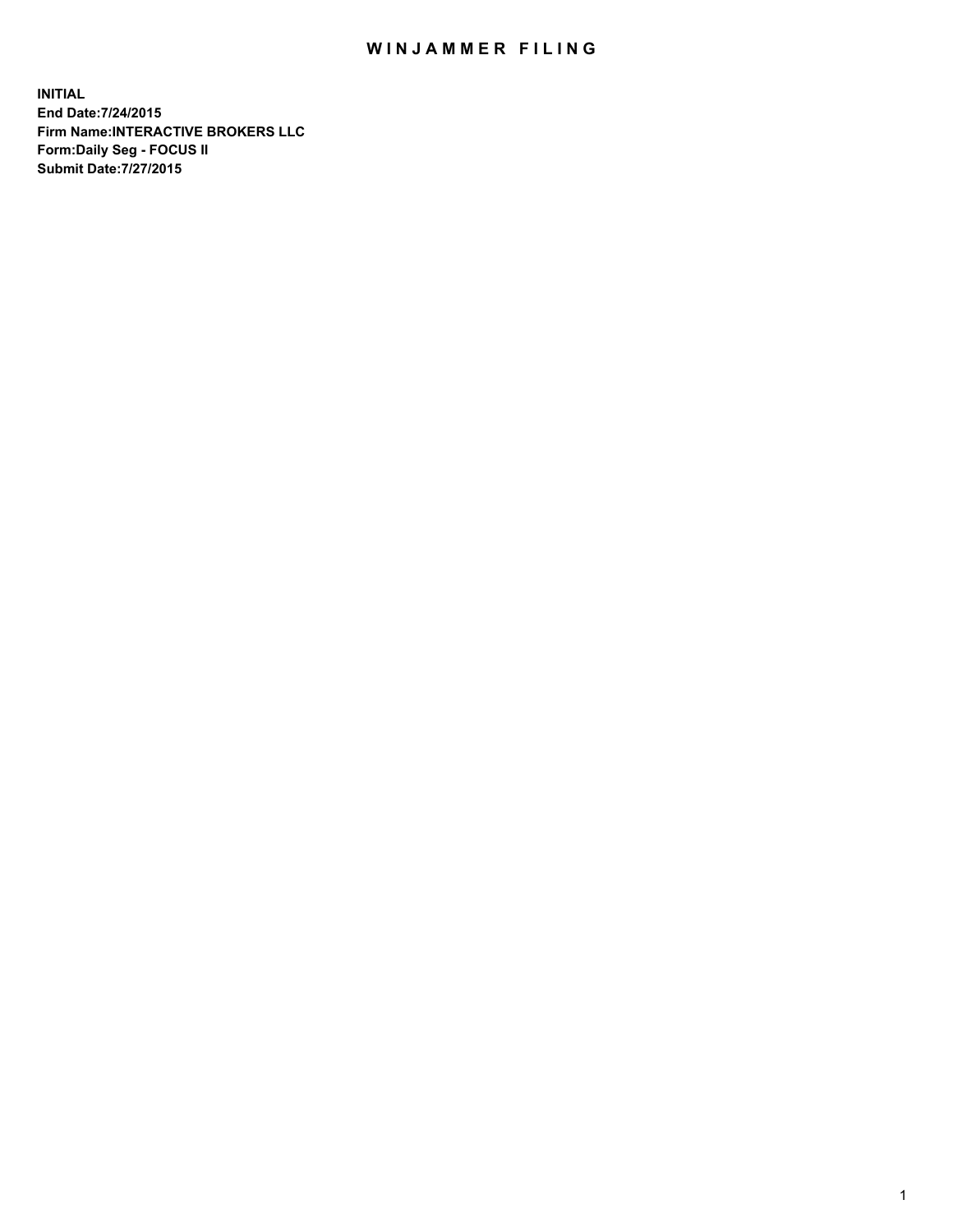## **INITIAL End Date:7/24/2015 Firm Name:INTERACTIVE BROKERS LLC Form:Daily Seg - FOCUS II Submit Date:7/27/2015 Daily Segregation - Cover Page**

| Name of Company<br><b>Contact Name</b><br><b>Contact Phone Number</b><br><b>Contact Email Address</b>                                                                                                                                                                                                                          | <b>INTERACTIVE BROKERS LLC</b><br><b>Michael Ellman</b><br>203-422-8926<br>mellman@interactivebrokers.co<br>$m$ |
|--------------------------------------------------------------------------------------------------------------------------------------------------------------------------------------------------------------------------------------------------------------------------------------------------------------------------------|-----------------------------------------------------------------------------------------------------------------|
| FCM's Customer Segregated Funds Residual Interest Target (choose one):<br>a. Minimum dollar amount: ; or<br>b. Minimum percentage of customer segregated funds required:% ; or<br>c. Dollar amount range between: and; or<br>d. Percentage range of customer segregated funds required between: % and %.                       | $\overline{\mathbf{0}}$<br>0<br>155,000,000 245,000,000<br>00                                                   |
| FCM's Customer Secured Amount Funds Residual Interest Target (choose one):<br>a. Minimum dollar amount: ; or<br>b. Minimum percentage of customer secured funds required:%; or<br>c. Dollar amount range between: and; or<br>d. Percentage range of customer secured funds required between: % and %.                          | $\overline{\mathbf{0}}$<br>0<br>80,000,000 120,000,000<br>0 <sub>0</sub>                                        |
| FCM's Cleared Swaps Customer Collateral Residual Interest Target (choose one):<br>a. Minimum dollar amount: ; or<br>b. Minimum percentage of cleared swaps customer collateral required:% ; or<br>c. Dollar amount range between: and; or<br>d. Percentage range of cleared swaps customer collateral required between:% and%. | $\overline{\mathbf{0}}$<br>$\underline{\mathbf{0}}$<br>0 <sub>0</sub><br>0 <sub>0</sub>                         |

Attach supporting documents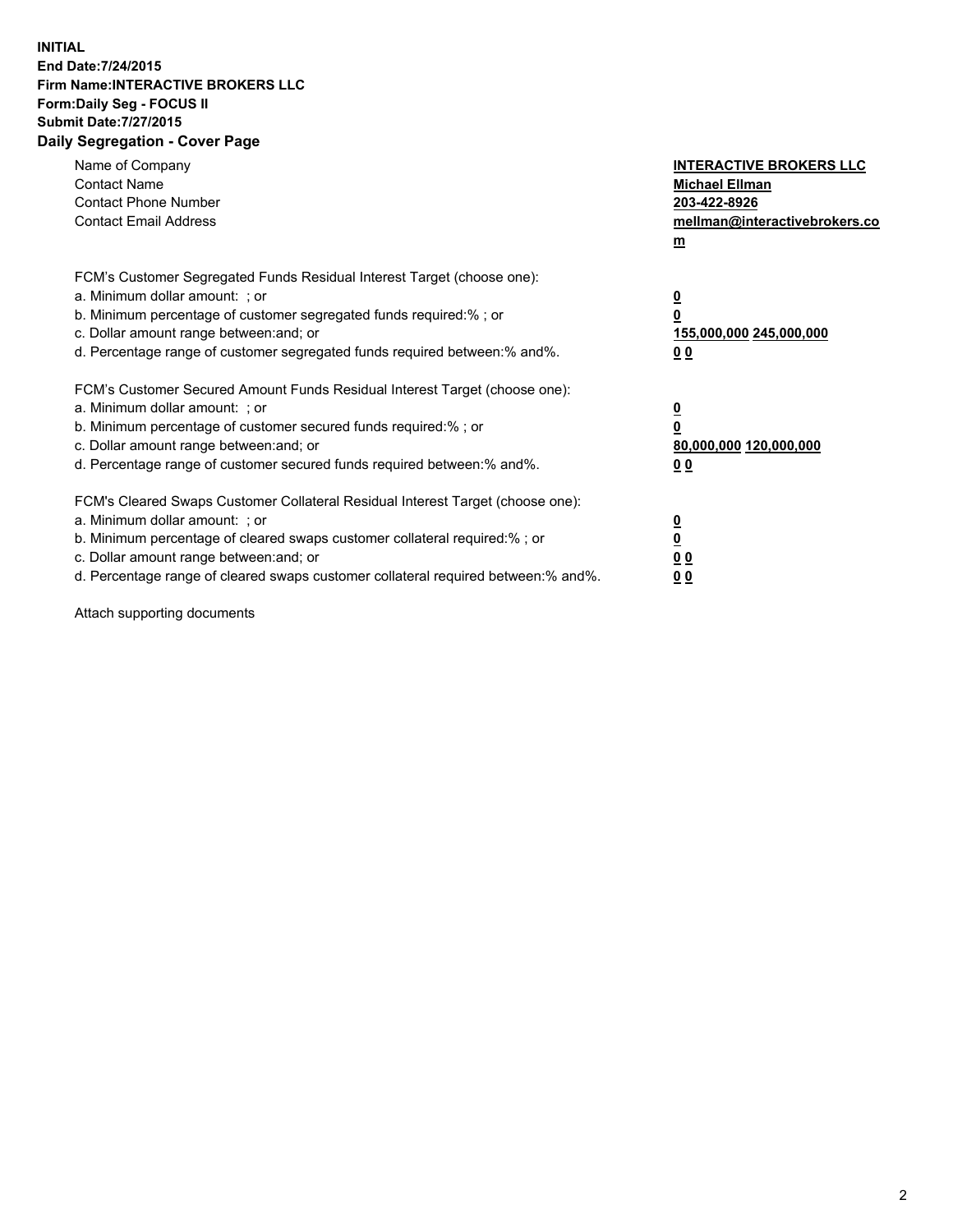## **INITIAL End Date:7/24/2015 Firm Name:INTERACTIVE BROKERS LLC Form:Daily Seg - FOCUS II Submit Date:7/27/2015**

|     | <b>Daily Segregation - Secured Amounts</b>                                                  |                                   |
|-----|---------------------------------------------------------------------------------------------|-----------------------------------|
|     | Foreign Futures and Foreign Options Secured Amounts                                         |                                   |
|     | Amount required to be set aside pursuant to law, rule or regulation of a foreign            | $0$ [7305]                        |
|     | government or a rule of a self-regulatory organization authorized thereunder                |                                   |
| 1.  | Net ledger balance - Foreign Futures and Foreign Option Trading - All Customers             |                                   |
|     | A. Cash                                                                                     | 406,203,953 [7315]                |
|     | B. Securities (at market)                                                                   | $0$ [7317]                        |
| 2.  | Net unrealized profit (loss) in open futures contracts traded on a foreign board of trade   | 23,302,696 [7325]                 |
| 3.  | Exchange traded options                                                                     |                                   |
|     | a. Market value of open option contracts purchased on a foreign board of trade              | 47,678 [7335]                     |
|     | b. Market value of open contracts granted (sold) on a foreign board of trade                | -95,794 [7337]                    |
| 4.  | Net equity (deficit) (add lines 1.2. and 3.)                                                | 429,458,533 [7345]                |
| 5.  | Account liquidating to a deficit and account with a debit balances - gross amount           | 301,427 [7351]                    |
|     | Less: amount offset by customer owned securities                                            | 0 [7352] 301,427 [7354]           |
| 6.  | Amount required to be set aside as the secured amount - Net Liquidating Equity              | 429,759,960 [7355]                |
|     | Method (add lines 4 and 5)                                                                  |                                   |
| 7.  | Greater of amount required to be set aside pursuant to foreign jurisdiction (above) or line | 429,759,960 [7360]                |
|     | 6.                                                                                          |                                   |
|     | FUNDS DEPOSITED IN SEPARATE REGULATION 30.7 ACCOUNTS                                        |                                   |
| 1.  | Cash in banks                                                                               |                                   |
|     | A. Banks located in the United States                                                       | 68 [7500]                         |
|     | B. Other banks qualified under Regulation 30.7                                              | 0 [7520] 68 [7530]                |
| 2.  | Securities                                                                                  |                                   |
|     | A. In safekeeping with banks located in the United States                                   | 427,293,868 [7540]                |
|     | B. In safekeeping with other banks qualified under Regulation 30.7                          | 0 [7560] 427,293,868 [7570]       |
| 3.  | Equities with registered futures commission merchants                                       |                                   |
|     | A. Cash                                                                                     | $0$ [7580]                        |
|     | <b>B.</b> Securities                                                                        | $0$ [7590]                        |
|     | C. Unrealized gain (loss) on open futures contracts                                         | $0$ [7600]                        |
|     | D. Value of long option contracts                                                           | $0$ [7610]                        |
|     | E. Value of short option contracts                                                          | 0 [7615] 0 [7620]                 |
| 4.  | Amounts held by clearing organizations of foreign boards of trade                           |                                   |
|     | A. Cash                                                                                     | $0$ [7640]                        |
|     | <b>B.</b> Securities                                                                        | $0$ [7650]                        |
|     | C. Amount due to (from) clearing organization - daily variation                             | $0$ [7660]                        |
|     | D. Value of long option contracts                                                           | $0$ [7670]                        |
|     | E. Value of short option contracts                                                          | 0 [7675] 0 [7680]                 |
| 5.  | Amounts held by members of foreign boards of trade                                          |                                   |
|     | A. Cash                                                                                     | 119,042,814 [7700]                |
|     | <b>B.</b> Securities                                                                        | $0$ [7710]                        |
|     | C. Unrealized gain (loss) on open futures contracts                                         | 9,031,709 [7720]                  |
|     | D. Value of long option contracts                                                           | 47,688 [7730]                     |
|     | E. Value of short option contracts                                                          | -95,798 [7735] 128,026,413 [7740] |
| 6.  | Amounts with other depositories designated by a foreign board of trade                      | 0 [7760]                          |
| 7.  | Segregated funds on hand                                                                    | $0$ [7765]                        |
| 8.  | Total funds in separate section 30.7 accounts                                               | 555,320,349 [7770]                |
| 9.  | Excess (deficiency) Set Aside for Secured Amount (subtract line 7 Secured Statement         | 125,560,389 [7380]                |
|     | Page 1 from Line 8)                                                                         |                                   |
| 10. | Management Target Amount for Excess funds in separate section 30.7 accounts                 | 80,000,000 [7780]                 |
| 11. | Excess (deficiency) funds in separate 30.7 accounts over (under) Management Target          | 45,560,389 [7785]                 |
|     |                                                                                             |                                   |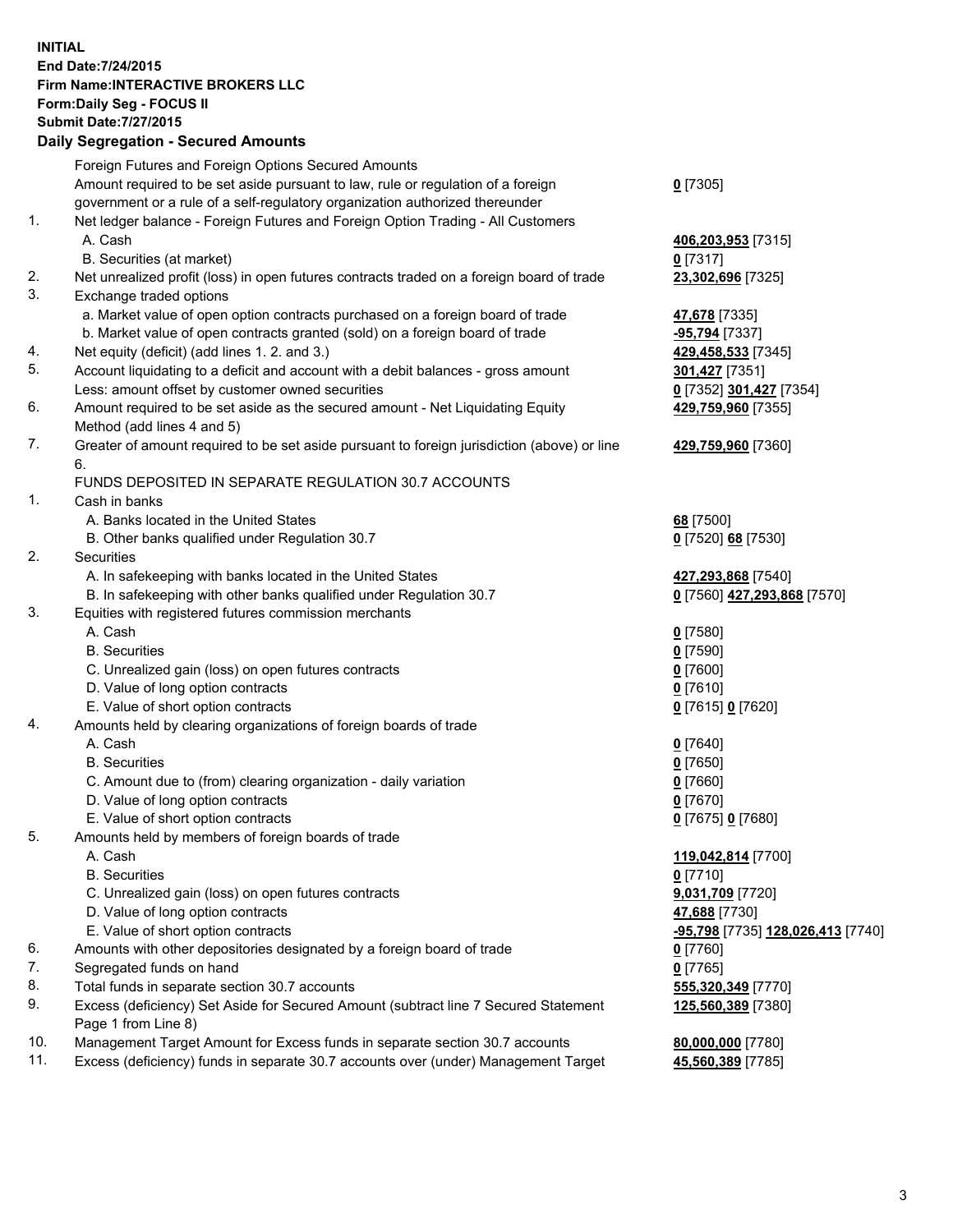**INITIAL End Date:7/24/2015 Firm Name:INTERACTIVE BROKERS LLC Form:Daily Seg - FOCUS II Submit Date:7/27/2015 Daily Segregation - Segregation Statement** SEGREGATION REQUIREMENTS(Section 4d(2) of the CEAct) 1. Net ledger balance A. Cash **2,692,233,908** [7010] B. Securities (at market) **0** [7020] 2. Net unrealized profit (loss) in open futures contracts traded on a contract market **21,295,087** [7030] 3. Exchange traded options A. Add market value of open option contracts purchased on a contract market **90,841,482** [7032] B. Deduct market value of open option contracts granted (sold) on a contract market **-163,988,000** [7033] 4. Net equity (deficit) (add lines 1, 2 and 3) **2,640,382,477** [7040] 5. Accounts liquidating to a deficit and accounts with debit balances - gross amount **80,120** [7045] Less: amount offset by customer securities **0** [7047] **80,120** [7050] 6. Amount required to be segregated (add lines 4 and 5) **2,640,462,597** [7060] FUNDS IN SEGREGATED ACCOUNTS 7. Deposited in segregated funds bank accounts A. Cash **470,444,906** [7070] B. Securities representing investments of customers' funds (at market) **1,356,284,773** [7080] C. Securities held for particular customers or option customers in lieu of cash (at market) **0** [7090] 8. Margins on deposit with derivatives clearing organizations of contract markets A. Cash **15,891,538** [7100] B. Securities representing investments of customers' funds (at market) **115,247,065** [7110] C. Securities held for particular customers or option customers in lieu of cash (at market) **0** [7120] 9. Net settlement from (to) derivatives clearing organizations of contract markets **-1,563,440** [7130] 10. Exchange traded options A. Value of open long option contracts **1,508,102** [7132] B. Value of open short option contracts **-3,505,791** [7133] 11. Net equities with other FCMs A. Net liquidating equity **-37,682,222** [7140] B. Securities representing investments of customers' funds (at market) **942,841,407** [7160] C. Securities held for particular customers or option customers in lieu of cash (at market) **0** [7170] 12. Segregated funds on hand **0** [7150] 13. Total amount in segregation (add lines 7 through 12) **2,859,466,338** [7180] 14. Excess (deficiency) funds in segregation (subtract line 6 from line 13) **219,003,741** [7190] 15. Management Target Amount for Excess funds in segregation **155,000,000** [7194]

16. Excess (deficiency) funds in segregation over (under) Management Target Amount Excess

**64,003,741** [7198]